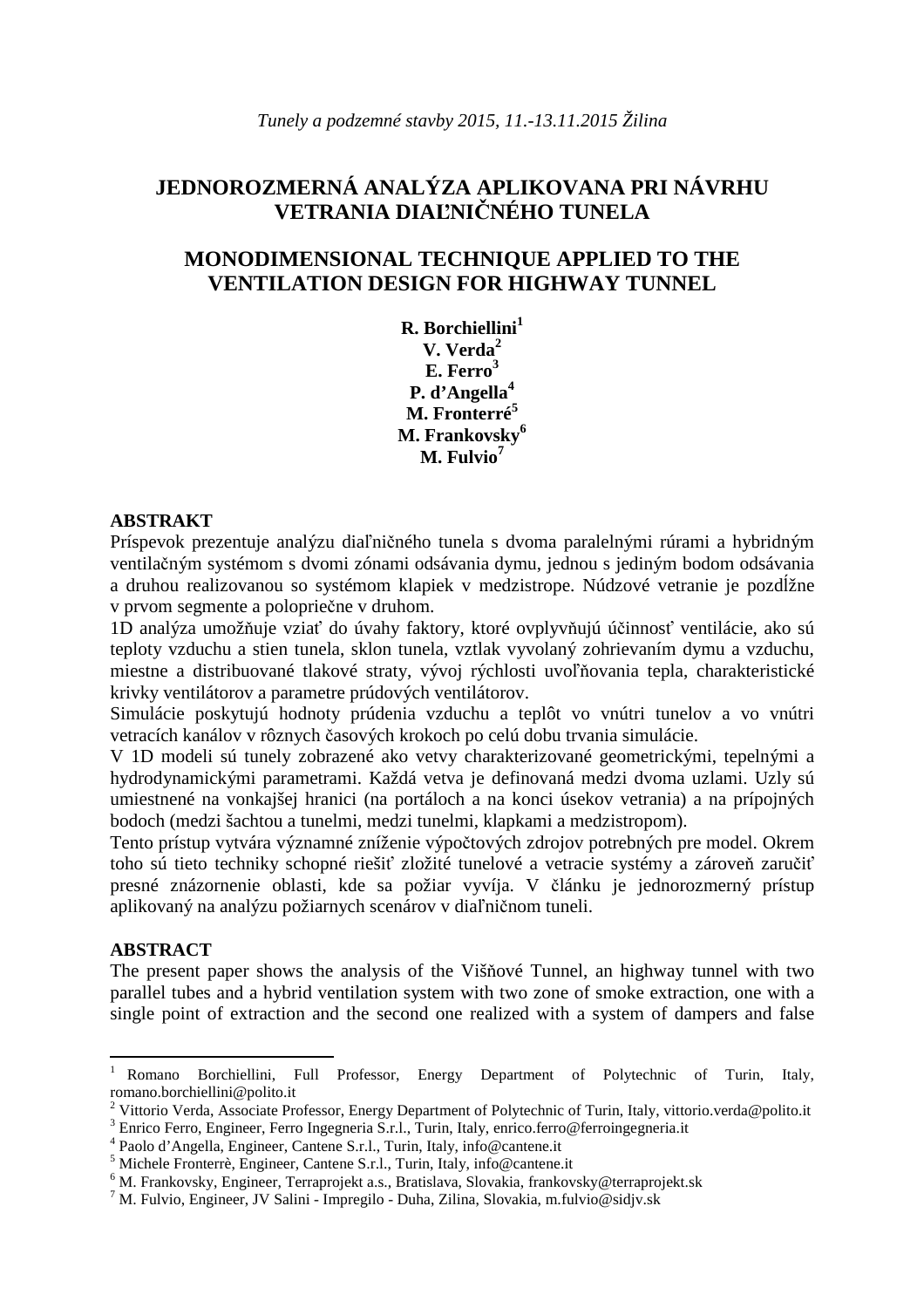ceiling. The emergency ventilation is longitudinal in the first segment and semi- transversal for the second one.

1D Analysis allows to take into account factors that affect the ventilation effectiveness, such as the air and tunnel wall temperatures, the tunnel slope, the buoyancy effect induced by smoke and air heating, the local and distributed pressure losses, the evolution of the fire heat release rate, the fan characteristics curves and the jet fans parameters.

Simulations provide information about airflow and temperature values inside the tunnels and inside the ventilation ducts at different time steps for the whole duration of the simulation.

In the 1D model, the tunnel is represented through 110 branches characterized by geometrical, thermal and fluid-dynamic parameters. Each branch is defined between two nodes. Nodes are located at the external boundary (at the portals and the ventilation section exits) and at the connection points (between shafts and tunnels, between tunnels, dampers and false ceilings).

This approach is capable of dealing with complex tunnel layouts and ventilation systems and provide a sufficiently accurate representation of ventilation system operation. In this paper, the results of two simulations are presented with the aim of showing the operating condition of the hybrid ventilation system.

## **1 Introduction**

Višňové Tunnel is a highway tunnel composed by two double-lane parallel tubes.



Fig. 1 Tunnel location on the motorway D1 near Žilina

Višňové Tunnel is placed along the Motorway D1 in the section between Lietavská Lúčka - Višňové - Dubná Skala, in the district of Žilina, under the Fatra mountain (Fig. 1). The tunnel is equipped with a hybrid ventilation system that combines longitudinal ventilation in the west portion of the tunnel and a semi-transversal ventilation in the east portion. The two portions are separated by a shaft, which is located at 1.815 m from the West portal and it is equipped with a ventilation central at the ground level, about 110,00 meters above. Extraction from the east portion is operated through 28 dumpers located on false ceiling, for each tube. The false ceiling is  $\sim$  2800 m long and it is connected to a ventilation central located at the East portal.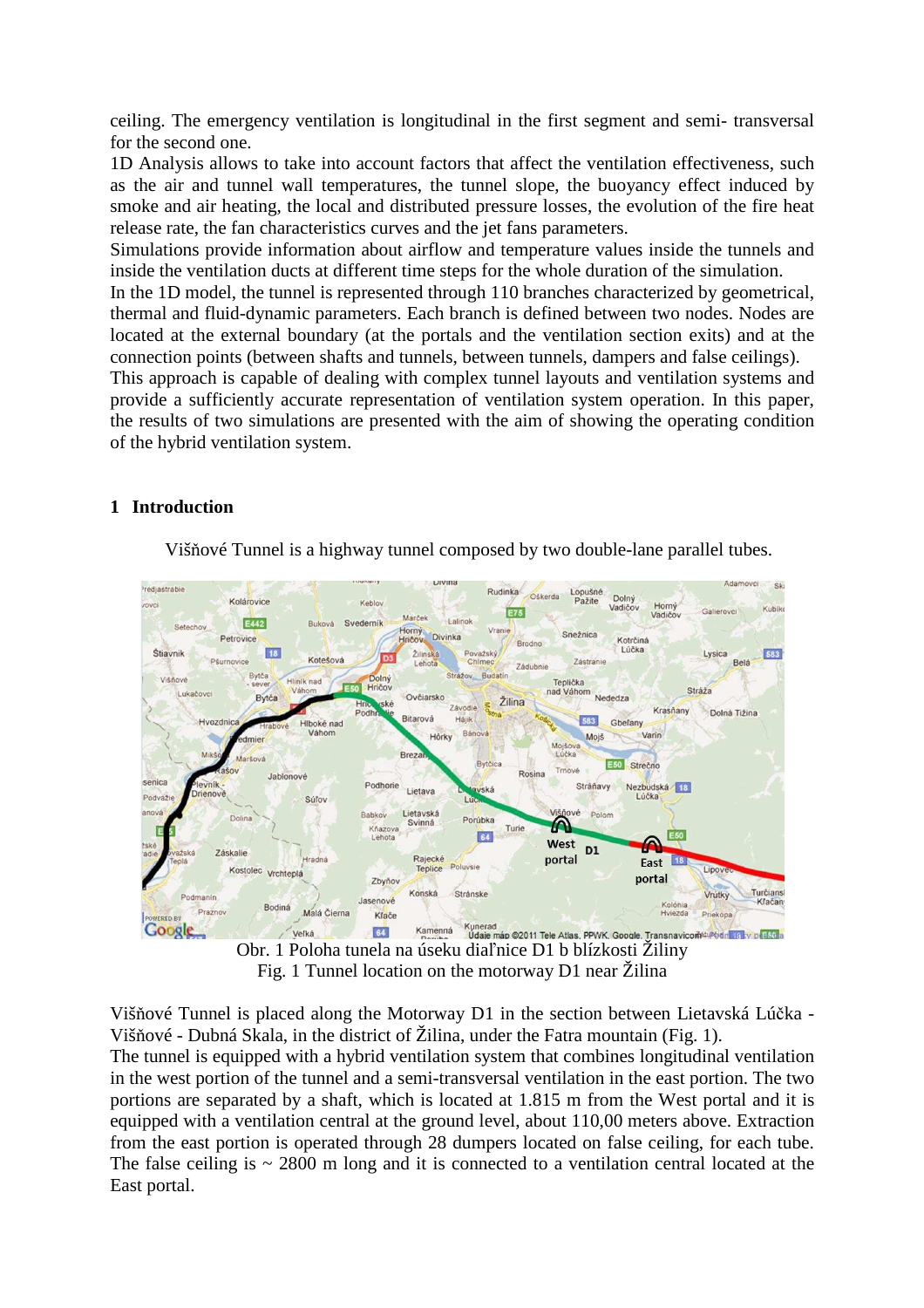26 couples of jetfans are installed in the Northern (left) tube, while in the Southern (right) tube there are 34 couples.

This configuration has been adopted to fulfil the specific safety requirements of the Slovak standards and of the Employer.

Ventilation for the normal operation mode is longitudinal and it is mainly obtained taking advantage of the piston effect induced by the vehicles. Some of jet fans are activated in the worst traffic conditions. The shaft and the false ceiling are not active.

The emergency ventilation is longitudinal or semi-transversal according to the fire location. Longitudinal ventilation is applied if the fire occurs in a tunnel segment without the false ceiling. Semi-transversal ventilation is applied if the fire occurs below the false ceiling.

In the **longitudinal ventilation**, smoke can be extracted by the shaft (North or South tube) or it can be pushed out from the West portal, according to the closer option downstream the fire (North Tube), or by the first 3 dampers of the false ceiling (west portal side) (South tube).

In the **semi-transversal ventilation**, smoke can be extracted by 3 dampers downstream the fire in order to achieve smoke confinement in a small portion of the tunnel (North or South tube).

The ventilation system has been verified according to the 1D analysis technique. The emergency operation mode analysis takes into account the most relevant fire scenarios that can occur inside the tunnels.

The normal operation mode analysis has been used to verify the airflow required to dilute the pollutants inside the tunnel, according to the applicable standards.

## **2 Tunnel characteristics**

Višňové tunnel is composed by 2 one-way traffic tubes, the Northern (left) tube and the Southern (right) tube. Inside the Northern (left) tube, traffic flows from East portal to West portal while inside the Southern (right) tube the traffic flows from the West portal to the East portal. Northern (left) tube has a prevalent uphill slope, while Southern (right) tube has a prevalent downhill slope.

Northern (left) tube has a length of about 7.503 m, while the Southern (right) tube has a length of about 7.537 m; each tunnel has 2 traffic lanes. The tunnels shows a main section with a prevalent slope of about 2,3 % and a smaller section, near the West portal, with a lower counter slope.

Both the tunnels have two main different sections characterized to the presence or not of the false ceiling:

Northern (left) tube:

- 1. A tunnel section, about 4.695 m long adjacent to the West portal, without false ceiling.
- 2. A tunnel section, about 2.808 m long adjacent to the East portal with a false ceiling.

Southern (right) tube:

- 1. A tunnel section, about 4.715 m long adjacent to the West portal, without false ceiling.
- 2. A tunnel section, about 2.822 m long adjacent to the East portal with a false ceiling.

In the first tunnel section, longitudinal ventilation is operated with a single extraction point at 1.815 m from the West portal. In the second tunnel section, semi-transversal ventilation is adopted using dampers inside the false ceiling to exhaust the smoke.

The geometric characteristics of the tunnel are listed in Table 1. Figure 2 shows a schematic of the Višňové tunnel.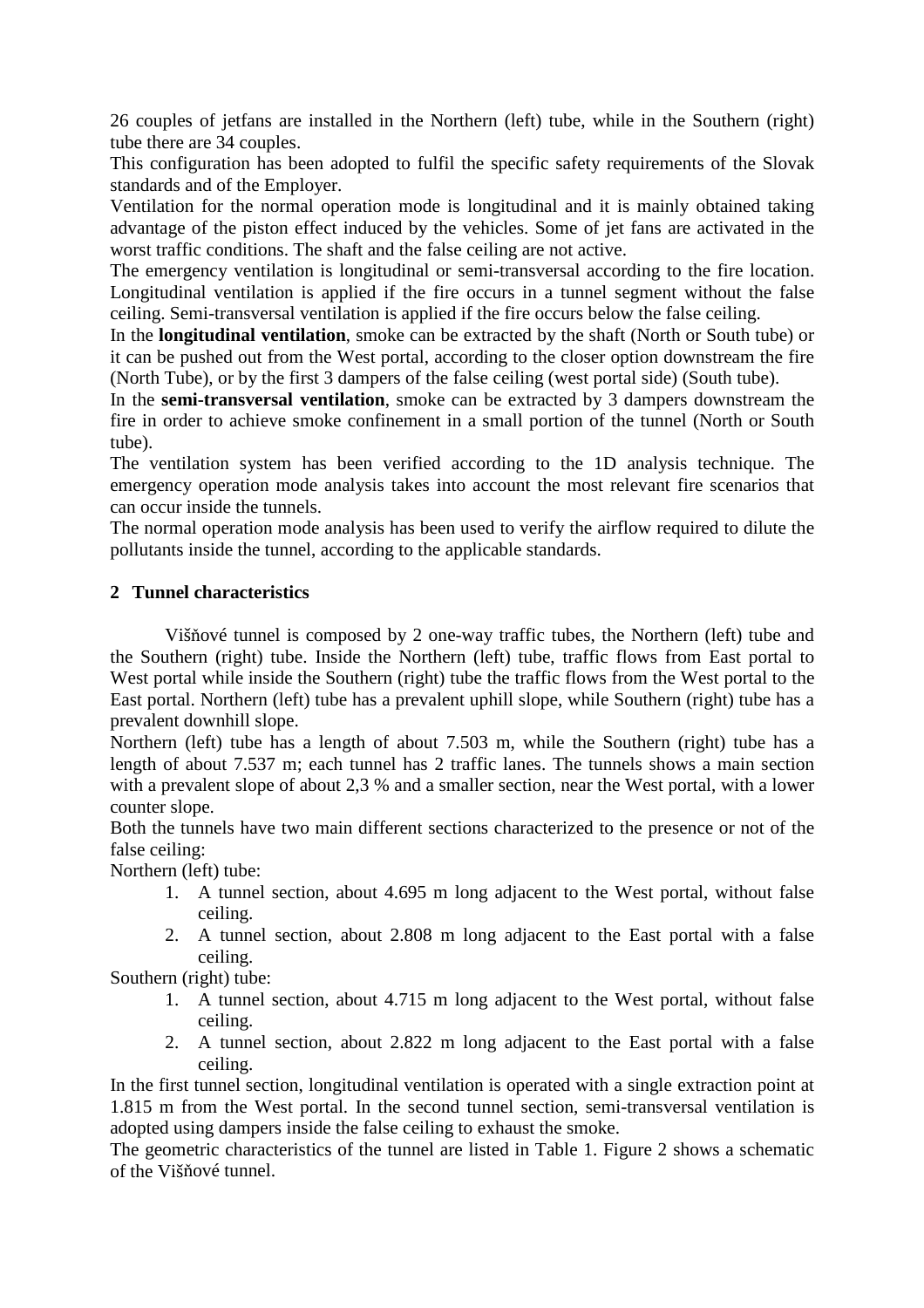#### Tabuľka 1 Základné údaje o tuneli Table 1 Tunnels characteristics

| Tunnel length - Northern (left) tube                      | $7.503 \text{ m}$      |
|-----------------------------------------------------------|------------------------|
| Tunnel length - Southern (right) tube                     | 7.537 m                |
| Average transversal section of the tunnel with ceiling    | $57,4 \; \mathrm{m}^2$ |
| Average equivalent diameter of the tunnel with ceiling    | $7.7 \text{ m}$        |
| Average transversal section of the false ceiling          | $15,8 \; \mathrm{m}^2$ |
| Average equivalent diameter of the false ceiling          | $3.4 \text{ m}$        |
| Average transversal section of the tunnel without ceiling | $59.3 \text{ m}^2$     |
| Average equivalent diameter of the tunnel without ceiling | $8,1 \text{ m}$        |
| Average tunnel gradient (east portal to west portal)      | $\sim +2.0 %$          |
| Prevalent tunnel gradient (east portal to west portal)    | $\sim +2.3\%$          |



Obr. 2 Schéma vetracích centrál a pozdĺžny profil tunela Fig. 2 Schematic of the ventilation centrals and altitude profile of the tunnel

In fire emergency cases, traffic has been assumed as blocked behind the fire section according to the traffic direction. The tunnel category was established by the Employer as C1, with no traffic jam, so there is not congested traffic and it has been assumed that there are no vehicles blocked downstream the fire.

## **3 Emergency ventilation systems and strategies**

The hybrid ventilation system, adopted for the Višňové Tunnel, allows to manage all the fire scenario inside the tunnel according to the Slovak standards.

Višňové tunnel is identified in the category C1, according to TP12/2011. This standard, for this kind of tunnel, requires a "*longitudinal ventilation or longitudinal ventilation with punctual smoke extraction*".

The Employer requires, in the tender documents, "*to design and implement in the Tunnel Viš*ň*ové the longitudinal ventilation with the point (spot) smoke exhaustion in a maximum mutual distance of exhaustion point 3000 meters*".

These requirements mean that inside a tunnel 7.537 m long, at least 2 smoke extraction points are needed. A ventilation shaft at the West side of the tunnel is less complicated to be realize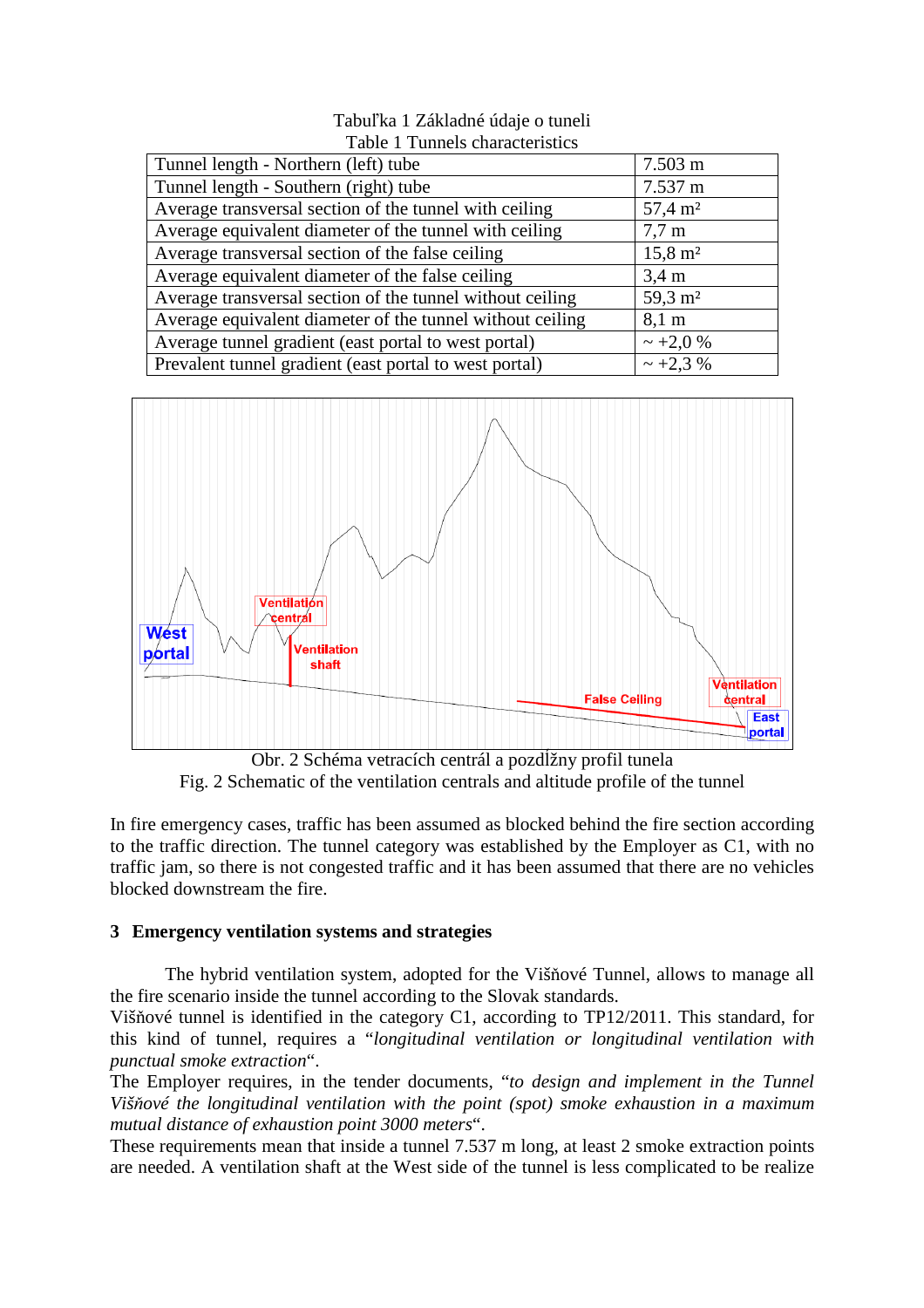that a ventilation shaft at the East side of the tunnel due to the thickness of the rocks between the tunnel and the ground level.

A pure transversal ventilation system has not been taken into account due to problems related to the high airflow to be exhausted from a false ceiling on the entire length of the tunnel and to the complexity of the ventilation strategies that must be adopted.

For these reasons, the ventilation system has been realized as an hybrid system with two kinds of smoke extractions:

- The shaft located at 1.815 m from the West portal. This is a punctual and fixed extraction point.
- The false ceiling located along about 2.800 m from the East portal. This is a distributed extraction operated through 3 dampers opened according to the fire locations.

The shaft is a duct that connects the tunnels with the ventilation central at the ground level. It is used only for the emergency ventilation in exhaust smoke. Two great dampers, each one composed by four dampers of 3x2 m, allow to select where the smoke is exhausted, the Northern (left) tube or the Southern (right) tube.

The false ceiling is equipped with 3x2,5 m dampers, spaced 100 m. It is connected to a ventilation central located at the East portal. Dampers are normally closed and they are opened 3 at time. The false ceiling has two different functions according the fire location:

- If the fire is located below the false ceiling, 3 dampers are opened downstream the fire, in order to extract smoke and to confine it in a limited portion of the tunnel. In this case the false ceiling is working in a **semi-transversal ventilation strategy**.
- If the fire is located inside the portion of tunnel without the false ceiling and the propagation direction is towards the East portal, the first three dampers toward the West portal are opened. In this way, these dampers operate as an extraction of the **longitudinal ventilation strategy**.

The ventilation target changes according to the ventilation strategies.

For the semi-transversal ventilation strategy, the target is to achieve enough airflow on both sides of the fire converging towards it, in order to confine smoke below the extraction dampers. The air velocity on both the sides must be at least 1,5 m/s.

For longitudinal ventilation strategy, the target is to reach the critical velocity upstream the fire. The critical velocity value, defined according to the TP12/2011 formula, ranges between 3,0 and 3,3 m/s.

For both ventilation strategies, reversible jet fans induce a longitudinal airflow according to the direction needed to realize the ventilation targets. They have to overcome the aerodynamic resistances inside the tunnel due to the distributed pressure losses, to the fluid-dynamic resistance of the vehicles, to the buoyancy effects of the smoke and to the pressure differences at the portals.

The ventilation strategy is defined according the following elements:

- The fire location.
- The traffic direction of the tunnel where the fire event take place.

Each tube, Northern (left) and Southern (right), has been divided by 3 main ventilation sections characterized by different ventilation strategies as described in Table 2: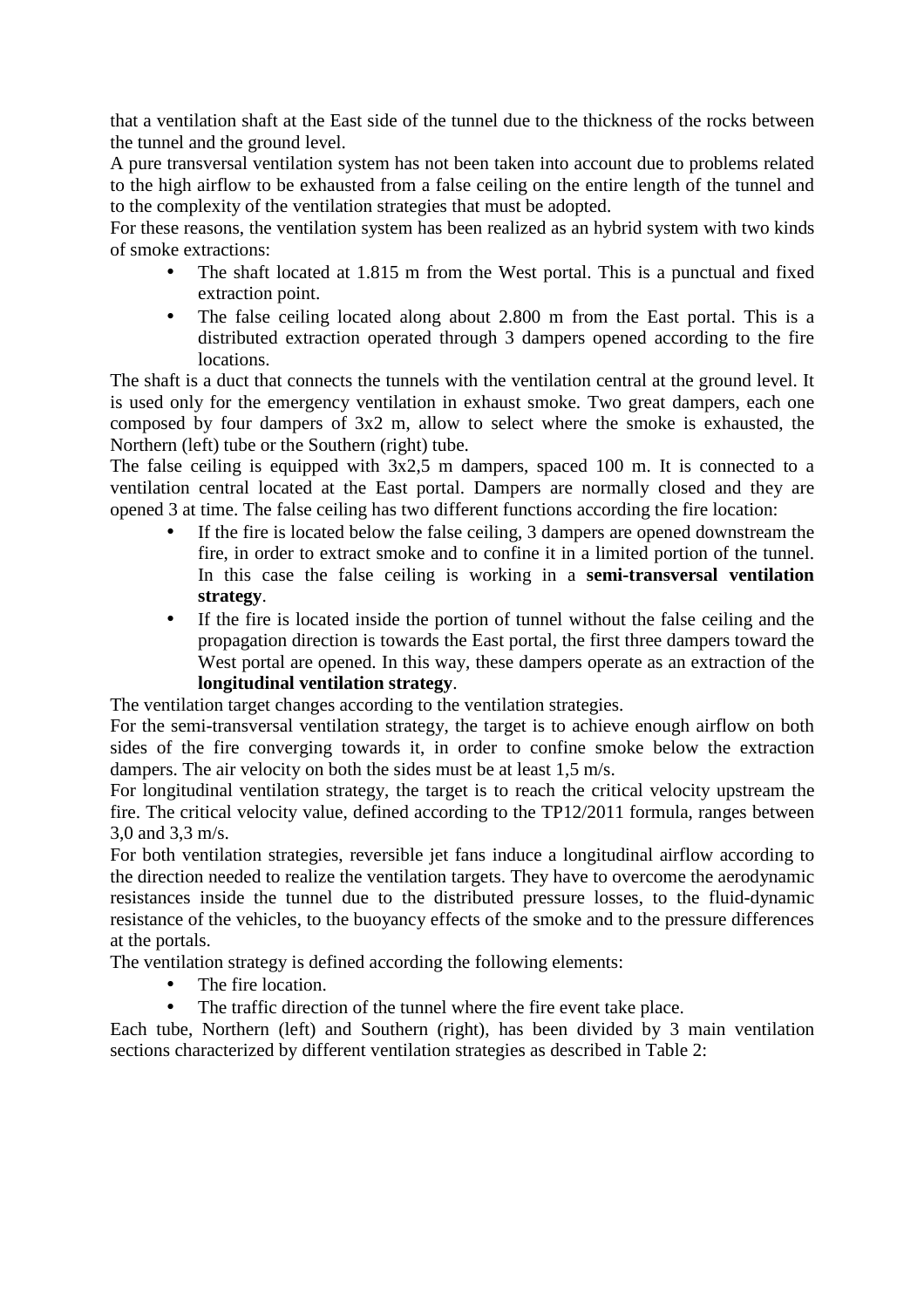| Section   |         | Location           | $\frac{1}{2}$ . Change on strategies<br>Ventilation strategy | Ventilation target   |
|-----------|---------|--------------------|--------------------------------------------------------------|----------------------|
| Northern  | (left)  | about $2.808$<br>m | Smoke extraction through the                                 | $1,5$ m/s on both    |
| tube      |         | from east portal   | false ceiling.                                               | the fire sides       |
| Section 1 |         | to section 2       |                                                              |                      |
| Northern  | (left)  | about $2.880$<br>m | Longitudinal ventilation and                                 | Critical velocity    |
| tube      |         | from Section1 to   | smoke extraction through the                                 | upstream the fire    |
| Section 2 |         | the shaft          | shaft                                                        |                      |
| Northern  | (left)  | $1.815$ m<br>from  | Longitudinal ventilation                                     | Critical<br>velocity |
| tube      |         | the shaft to the   |                                                              | upstream the fire    |
| Section 3 |         | West portal        |                                                              |                      |
| Southern  | (right) | $1.815$ m<br>from  | Longitudinal ventilation and                                 | Critical<br>velocity |
| tube      |         | the West portal    | smoke extraction through the                                 | upstream the fire    |
| Section 1 |         | to the shaft       | shaft                                                        |                      |
| Southern  | (right) | 2.900<br>m from    | Longitudinal ventilation and                                 | Critical velocity    |
| tube      |         | shaft<br>the<br>to | smoke extraction through the                                 | upstream the fire    |
| Section 2 |         | section 3          | false ceiling                                                |                      |
| Southern  | (right) | about $2.822$<br>m | Smoke extraction through the                                 | $1,5$ m/s on both    |
| tube      |         | from east portal   | false ceiling.                                               | the fire sides       |
| Section 3 |         | to section 2       |                                                              |                      |

Tabuľka 2 Vetracie stratégie Table 2 Ventilation strategies

Figure 2 and Figure 3 shows the emergency ventilation strategies for each tunnel section.



Obr. 3 Schéma vetracích stratégií pre severnú rúru Fig. 3 Schematic of the emergency ventilation strategies - Northern (left) tube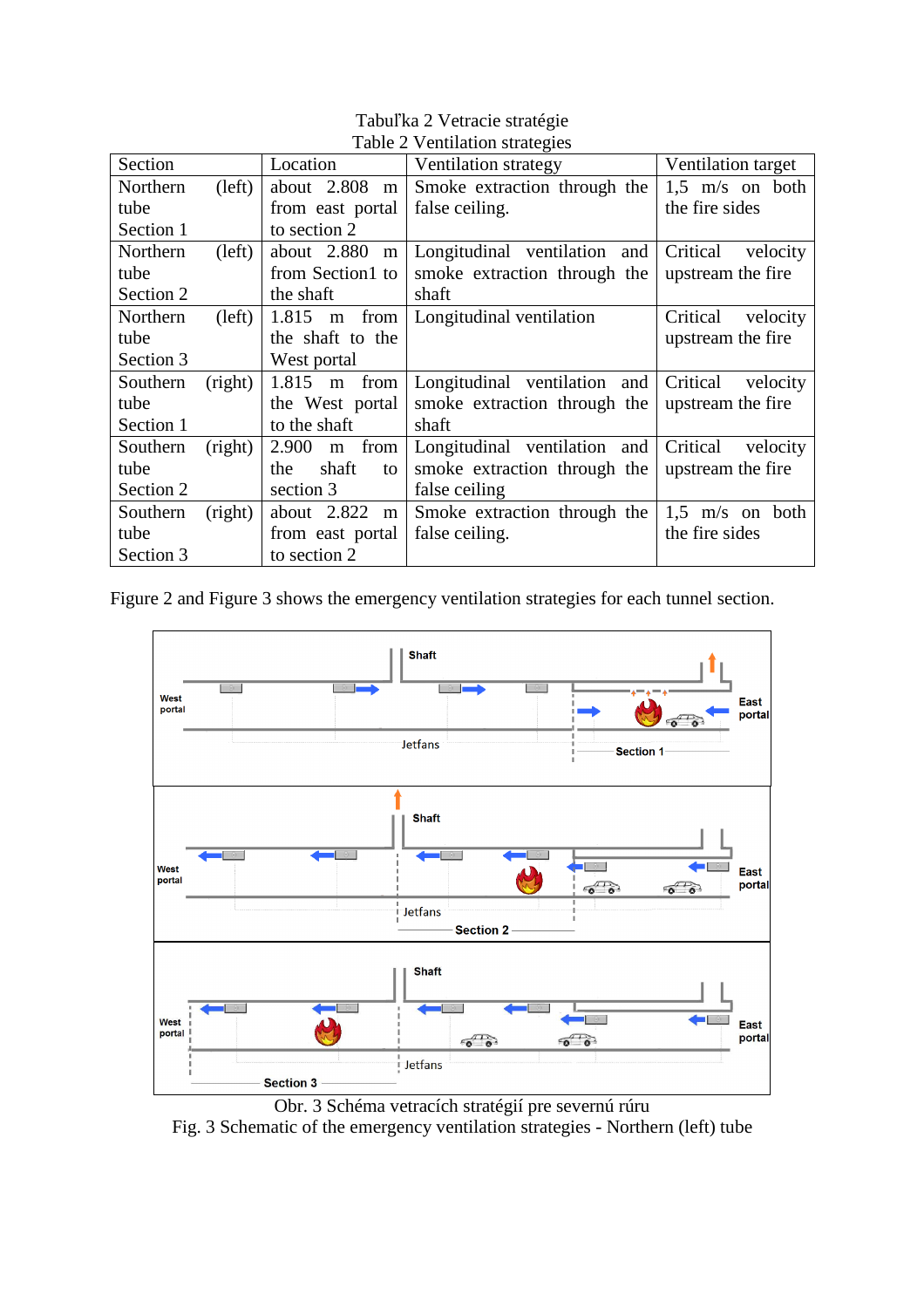

Obr. 4 Schéma vetracích stratégií pre južnú rúru Fig. 4 Schematic of the emergency ventilation strategies - Southern (right) tube

The ventilation shaft has an airflow capacity of  $350 \text{ m}^3/\text{s}$ .

The east ventilation central provides a variable airflow capacity, ranging between 230 and  $290 \text{ m}^3\text{/s}$ , according to the fire location.

The jet fans installed inside the tunnels are listed in Table 3. Two types of jet fans have been installed, according to the available space below the tunnel roof.

|  | Tabuľka 3 Prúdové ventilátory vovnútri tunela |  |
|--|-----------------------------------------------|--|
|  |                                               |  |

| Table 3 Jet fans installed inside the tunnels |                                                                                        |  |
|-----------------------------------------------|----------------------------------------------------------------------------------------|--|
| Tunnel                                        | jet-fans configuration                                                                 |  |
| Northern (left) tube                          | 16 couples of 900N jet-fans (32 jet-fans)<br>10 couples of 700N jet-fans (20 jet-fans) |  |
| Southern (right) tube                         | 21 couples of 900N jet-fans (42 jet-fans)<br>13 couples of 700N jet-fans (26 jet-fans) |  |

Figure 4 shows the locations inside the tunnel of the jet fans, shaft and the false ceiling dampers.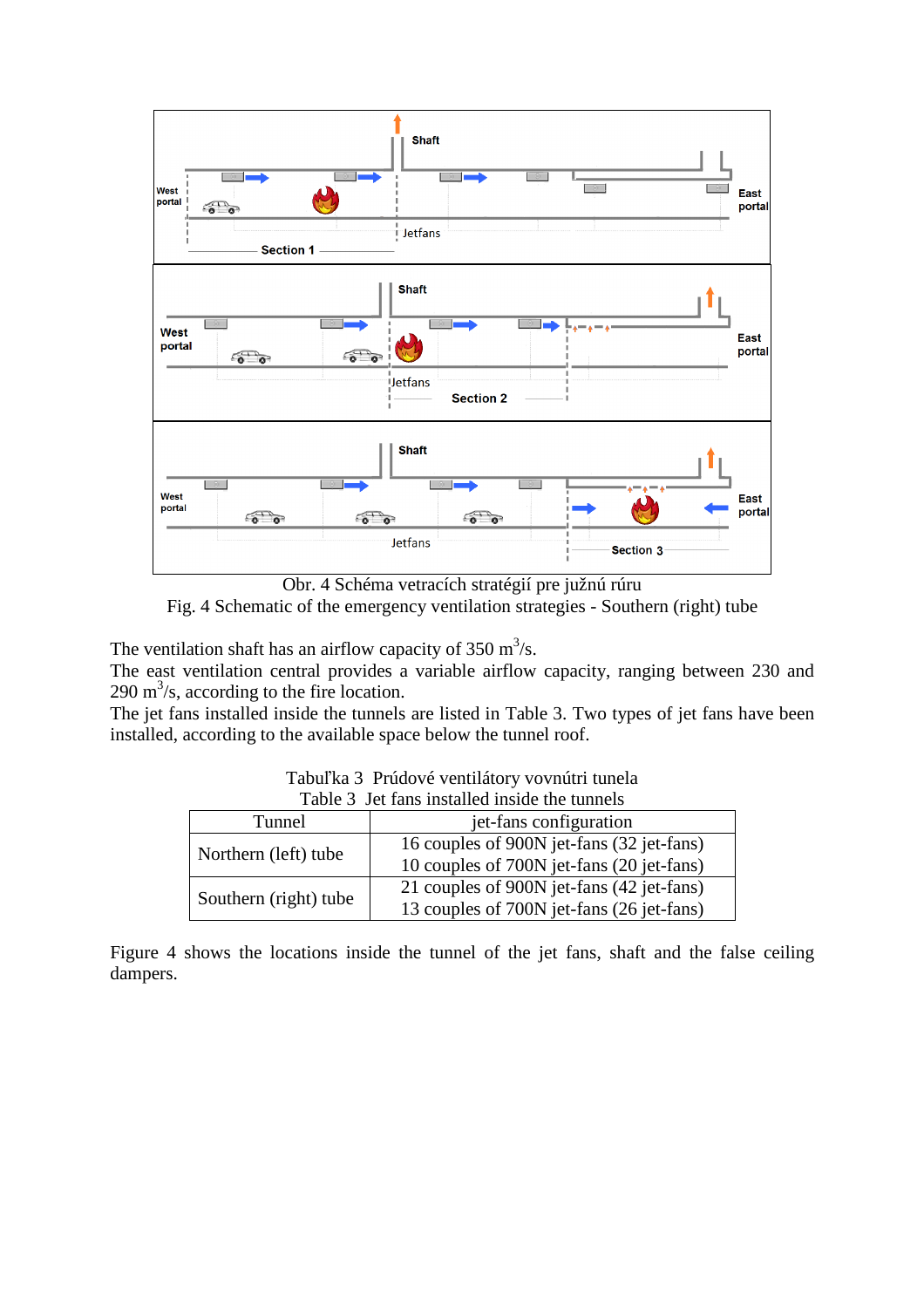

Obr. 5 Poloha prúdových ventilátorov, šachty a odsávacích klapiek Fig. 5 Location of jet fans, shaft and dampers

## **4 1D Analysis**

The ventilation strategy has been verified through numerical 1D analysis. The software used to perform the analysis is SES [12], a worldwide used designer-oriented tool which estimates airflows, temperatures, and other thermo-fluid-dynamic parameters, for multiple-track tunnel systems.

The tunnel has been represented as a graph composed by 112 nodes and 110 branches. Each branch represents a tunnel segment and it is characterized with geometrical, thermal and fluiddynamic characteristics. 1D simulations have been performed applying the jet fans characteristics and the airflows elaborated by the ventilation centrals. The fire heat release rate has been considered constant and equal to its design peak value equal to 50 MW. This value is according to the reference [3]**Chyba! Nenašiel sa žiaden zdroj odkazov.**.

Simulations take into account also the heat exchange between the air and the tunnel walls. External ambient conditions have been chosen to take into account the worst conditions for the ventilation effectiveness. If the ventilation direction is according the buoyancy effect direction, air and wall temperatures have been assumed equal to 20 °C, in order to neglect the buoyancy effect. If the ventilation direction is against the buoyancy effect direction, air external temperature has been assumed equal to the lower design value, -5°, and the wall temperature has been calculated according to the geothermal gradient (between 13 and 32 °C), in order to maximize the buoyancy effect.

The total thrust needed has been increased to take into account the maximum allowed pressure difference at the portals equal to 100 Pa.

Simulations have been performed for all the worst fire locations inside the tunnel. The worst cases for ventilation effectiveness are determined according the following main factors:

Fire locations characterized by high exhausted airflows and high smoke temperature at the fan. This is mainly relevant for fire locations near the ventilation plant. Smoke is cooled in the false ceiling due to heat transfer with the walls. If the fire location is near the ventilation central (East portal), the path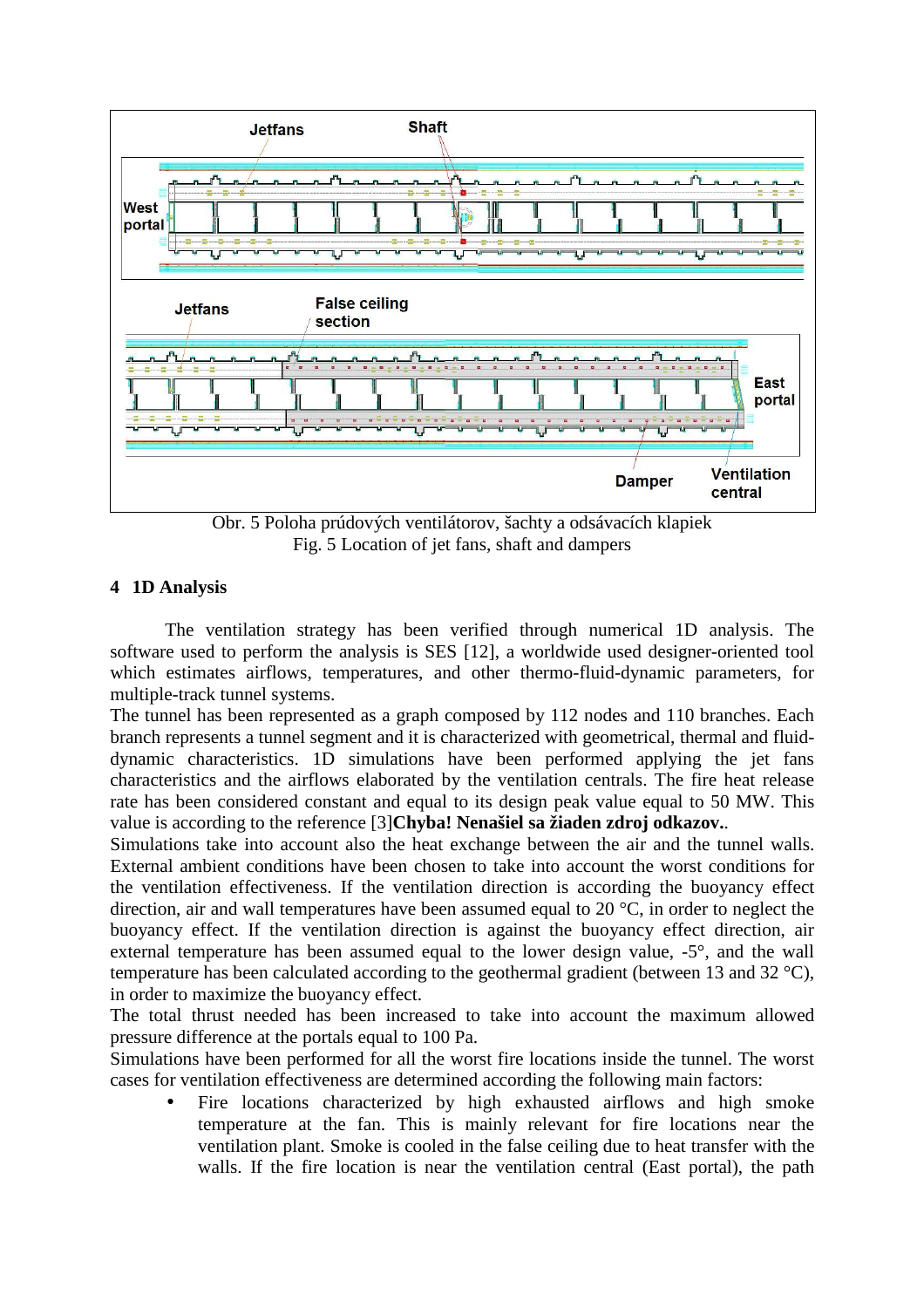length of the smoke inside the false ceiling is small, and the cooling effect is lower.

- Fire locations involving high pressure losses inside the false ceiling. If the fire is in the tunnel portion without the false ceiling and extraction is operated using the false ceiling dampers, smoke flows along the maximum path length inside the ceiling, causing the highest pressure losses.
- Fire locations involving high pressure losses inside the tunnel. The worst cases for the pressure losses inside the tunnels are those requiring the activation of the maximum number of jet fans to overcome all the forces that act against the longitudinal ventilation direction (distributed pressure losses, buoyancy effect, vehicles aerodynamic resistance, etc).

A total number of 10 scenarios have been computed. In this paper the results of two 1D analyses are presented.

Fire case near the portals. In this case, fire is simulated at the East portal of the northern tunnel (traffic direction from east to west). This case represents one of the worst scenarios due to the airflow that must be exhausted by the fans at the ventilation central of the East portal. For that case semi-transversal ventilation is applied. Table 4 shows the configuration of the ventilation system. In this case the strategy consists in achieving smoke confinement in the three dampers located downstream the fire with respect to traffic direction. Figure 6 shows that velocity becomes 0 at the second dumper. An air flow of about 90  $\text{m}^3$ /s flows from west to east, while an air flow of about 100  $\text{m}^3/\text{s}$  enters through the east portal.



Obr. 6 Požiar v blízkosti východného portálu - konfigurácia Fig. 6 Fire near the East portal. Ventilation configuration

| Tabuľka 4 Požiar v blízkosti portálu – konfigurácia vetrania a výsledky |
|-------------------------------------------------------------------------|
| Table 4 Fire near portal – Ventilation configuration and results        |

|            | Fire scenario configuration              |                | Simulation results                       |
|------------|------------------------------------------|----------------|------------------------------------------|
|            | Airflow Exhausted by east ventilation    | $\blacksquare$ | Temperature at the ventilation central   |
|            | station: $290 \text{ m}^3/\text{s}$      |                | fan: $140^{\circ}$ C                     |
|            | Airflow Exhausted by ventilation shaft:  |                | Air velocity from the West portal:       |
| Not active |                                          |                | $1,54 \text{ m/s}$                       |
|            | Active jet-fans pushing air from west to | $\blacksquare$ | Air velocity from the East portal:       |
|            | east portal: $13 \times 2 \times 900$ N  |                | $1,84 \text{ m/s}$                       |
|            | Target: $1,5$ m/s on both the fire sides | ٠              | <b>Ventilation requirement: Verified</b> |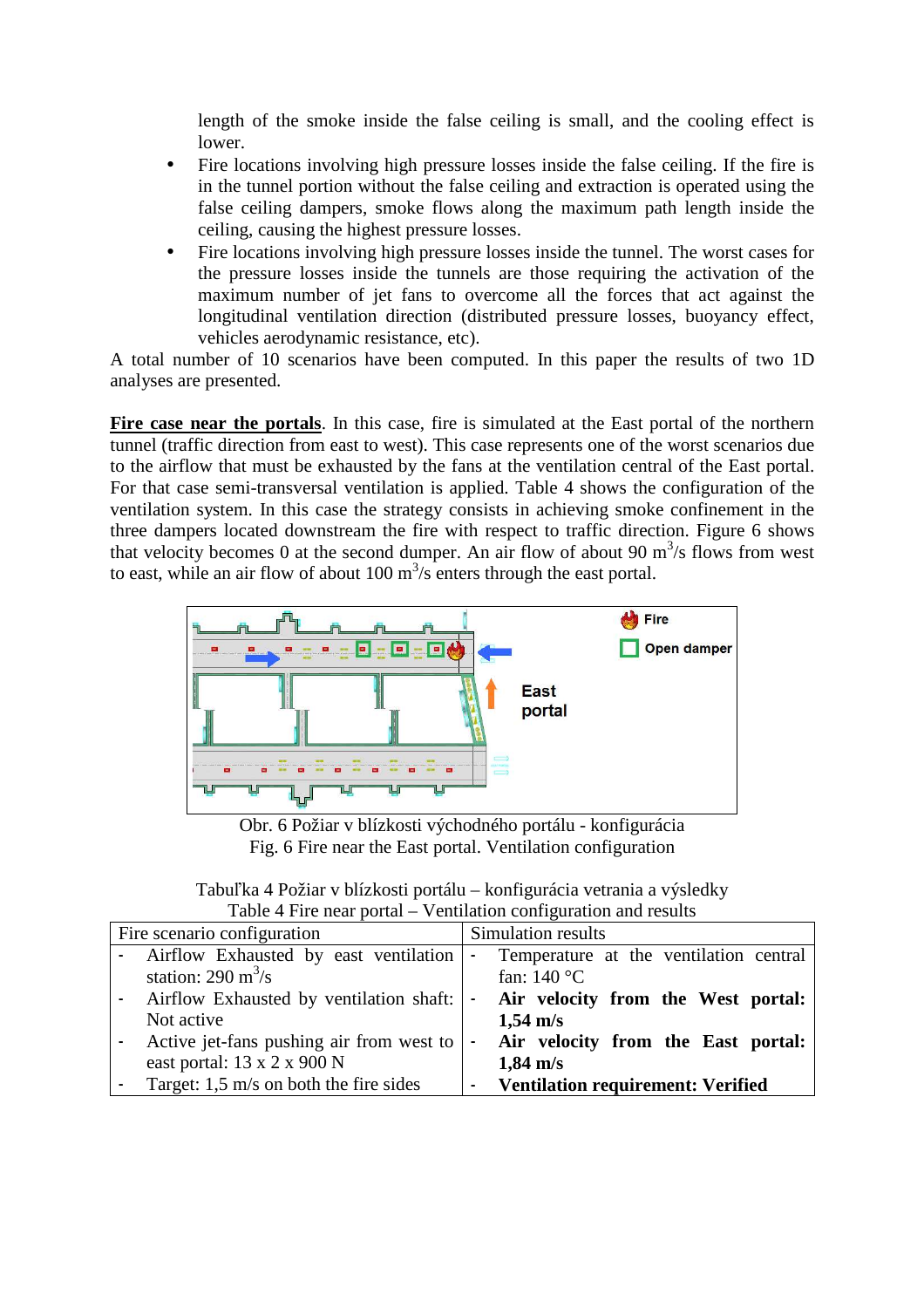

Obr. 7 Prúdenie vzduchu v tuneli. Kladné hodnoty predstavujú prúdenie od západu na východ Fig. 7 Case 1N – Airflow inside the tunnel. Positive values means that the air flows from the West to the East portal.

**Fire case with high pressure losses inside the ceiling.** Fire is considered on the southern tunnel at 1950 m from the west portal. The longitudinal ventilation strategy is applied. Since the shaft is upstream the fire, smoke is extracted through the false ceiling. This case represents one of the worst for the pressure losses inside the false ceiling. Table 4 shows the operating condition of the ventilation system. Using this configuration, about 200  $\text{m}^3$ /s of air enters the west portal, as shown in figure 6. This corresponds to a velocity of 3.48 m/s achieved upstream the fire site. Exhausts are then extracted from the first three dumpers of the east portion.



Obr. 8 Pozdĺžne vetranie s odsávaním cez medzistrop Fig. 8 Longitudinal ventilation. Extraction from the false ceiling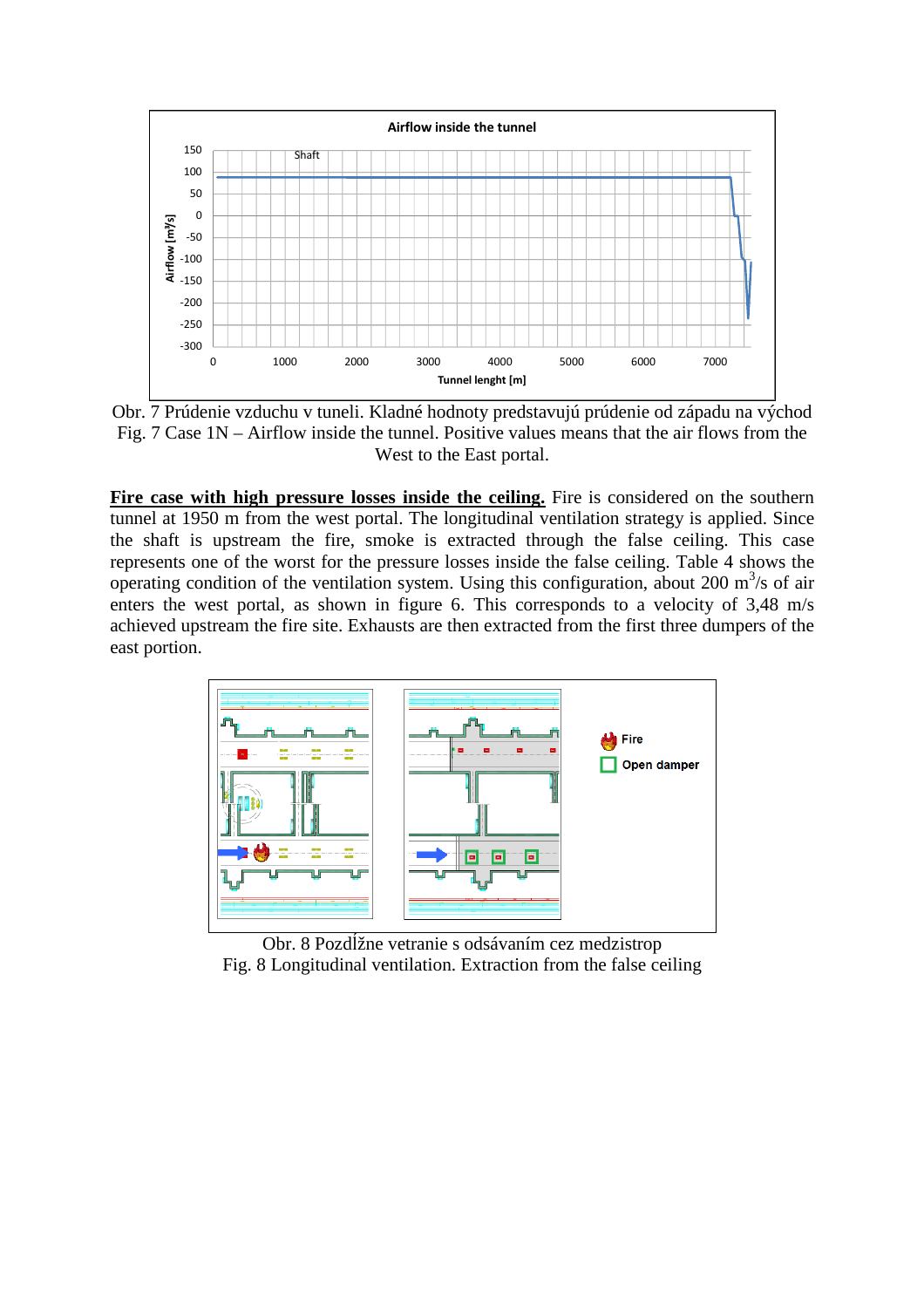Tabuľka 5 Pozdĺžne vetranie s odsávaním cez medzistrop – konfigurácie vetrania a výsledky Table 5 Longitudinal ventilation. Extraction from the false ceiling – Ventilation configuration and results

| and results                                                                                                              |                                                                                                                                             |  |
|--------------------------------------------------------------------------------------------------------------------------|---------------------------------------------------------------------------------------------------------------------------------------------|--|
| Fire scenario configuration                                                                                              | Simulation results                                                                                                                          |  |
| Airflow Exhausted<br>by<br>ventilation<br>central: $260 \text{ m}^3/\text{s}$                                            |                                                                                                                                             |  |
| Airflow Exhausted by ventilation shaft:<br>Not active                                                                    | Temperature at the ventilation central<br>$\blacksquare$<br>fan: $10^{\circ}$ C                                                             |  |
| Active jet-fans pushing air from west to<br>east portal:<br>$0.16 \times 2 \times 900N$<br>$0 \t 7 \times 2 \times 700N$ | Air velocity<br>upstream the<br>fire:<br>$\blacksquare$<br>$3,48 \text{ m/s}$<br><b>Ventilation requirement: Verified</b><br>$\blacksquare$ |  |
| Required critical velocity: 3,3 m/s                                                                                      |                                                                                                                                             |  |



Obr. 9 Prúdenie vzduchu v tuneli. Kladné hodnoty predstavujú prúdenie od západu na východ Fig. 9 Airflow inside the tunnel. Positive values means that the air flows from the West to the East portal.

1D analysis allows to verify that the ventilation system is able to reach the ventilation targets for all the representative fire cases.

#### **5 Conclusion**

This paper presents the hybrid ventilation system which has been designed for the Višňové tunnel. This ventilation system allows one to manage fire events using the jet fans and two extraction options: the ventilation shaft and the false ceiling. With this configuration it is possible to reduce the airflow that is elaborated by the ventilation plants during a fire emergency and to reduce the complications related to the presence of a false ceiling extended all along the tunnel length. Indeed the pure transversal ventilation strategy would lead to more complex ventilation strategies.

False ceiling has been designed for a portion of the tunnel, in order to fulfil the requirement on the mutual distances of the smoke extraction points but avoid a second ventilation shaft on the side presenting higher mountain.

Various 1D simulations have been performed in order to show that different ventilation strategies, longitudinal and semi-transversal, can coexist inside the same tunnel. Two of the analyzed scenarios are presented in this work, showing the different use of the false ceiling: to confine smoke in the vicinity of the fire or as a point of extraction of the longitudinal ventilation strategy.